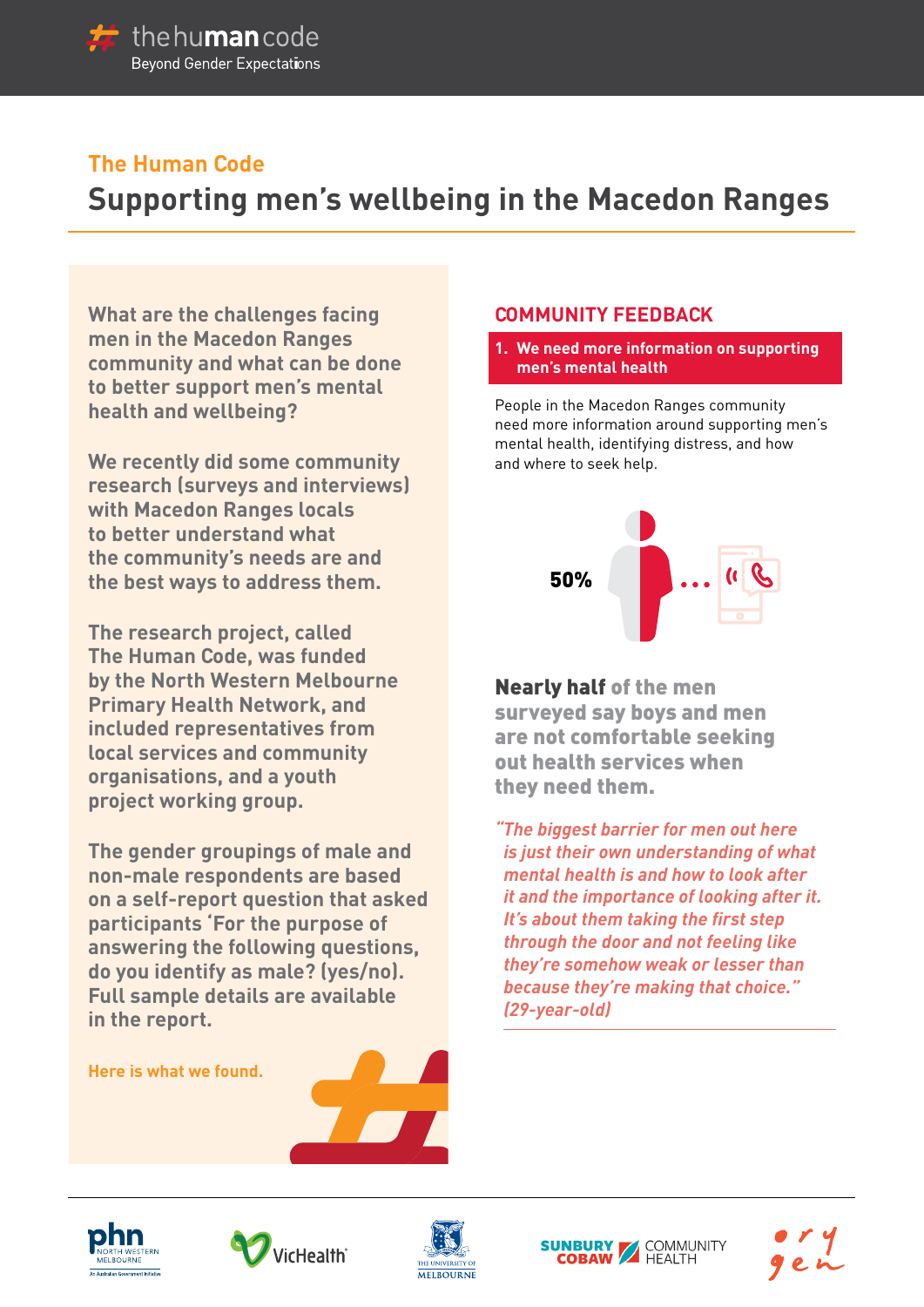# **2. Many men feel lonely and isolated**

Finding meaningful social connections can be challenging. Many men in the Macedon Ranges experience loneliness, social isolation and a reduced sense of belonging.



Nearly one-third of all men and almost half of young men indicated high levels of loneliness.

*"[The main challenge is] making friends. Men here have a very transactional and casual relation to one another." (52-year-old)* 

*"There is a level of disconnection. [With] my male friends… there is certainly a level of sadness, loneliness." (16-year-old)*

**3. Younger men are more likely to endorse risk-taking behaviour and violence than men over 30** 



Half of the men surveyed thought boys and men in the Macedon Ranges need alcohol to feel comfortable talking about their emotions.

*"You feel pressure when you go out to a pub …-you always feel that pressure to go up to eight or 10 [drinks] or sometimes even more. I think doing things in moderation is a very limited thing in a masculine setting. You either do it and you do it way too much or you don't do it all." (17-year-old)* 

# **4. Men are less likely to seek support**

A perception remains for some men that they must solve their own problems and cannot talk about their emotions, leading to delays in reaching out for help when experiencing distress.



One in five men indicated experiencing shame in asking for help. Over half of men agreed that boys and men wouldn't be comfortable talking about their mental health before they reach a breaking point.

*"You can't break down; you can't melt down. And, well, you do, but you can't. There's no space for it. There are people relying on you." (59-year-old)* 

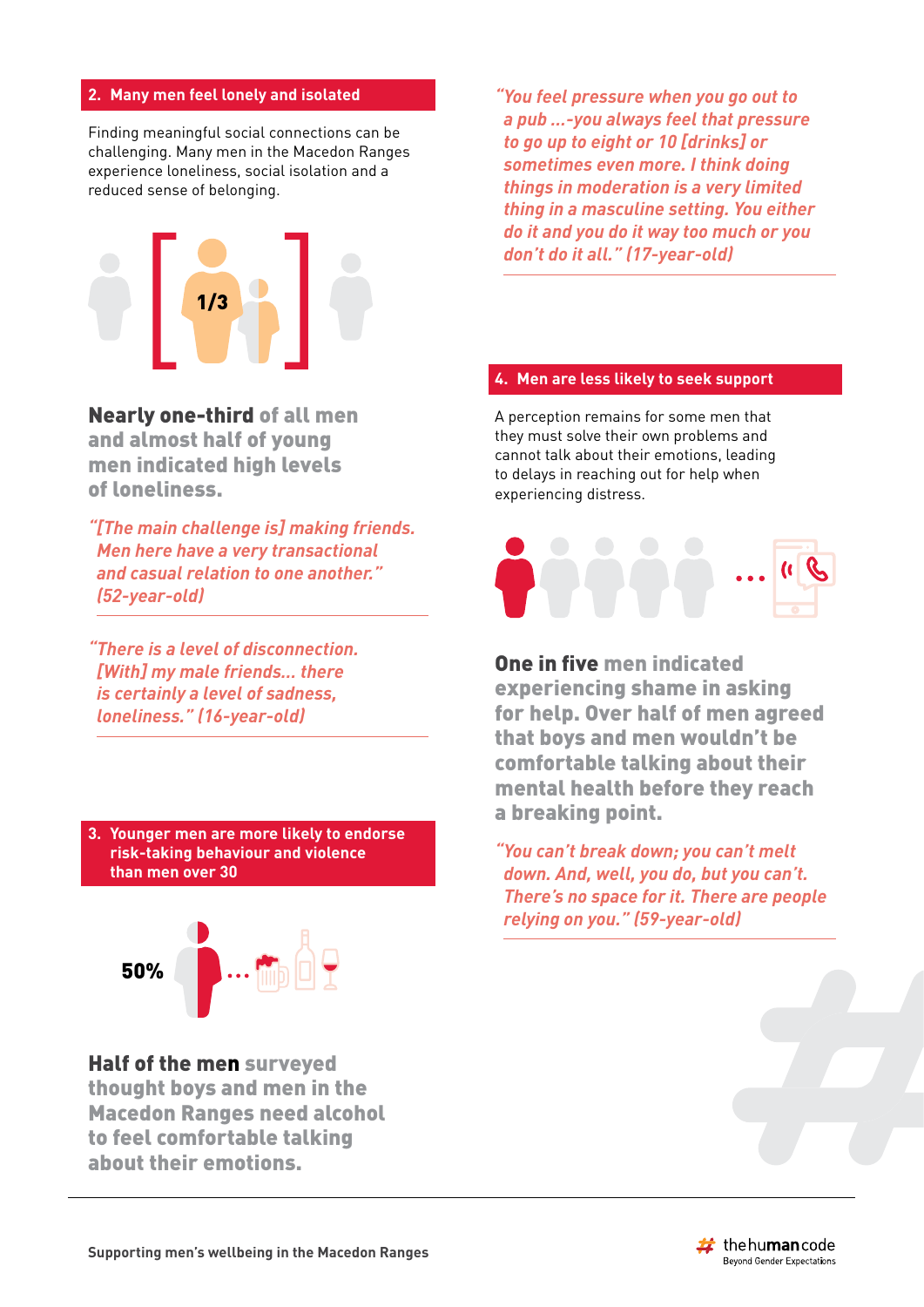# **5. Gender roles can have negative impacts on men's wellbeing**

Outdated gender roles that place pressure on men to be the main breadwinner can sometimes have negative impacts on their wellbeing. Some men who are not the main breadwinner feel less valued in the community.



# Half of male respondents

and over half of non-male respondents agreed that boys and men in the Macedon Ranges are expected to take on traditional masculine roles, including being the main provider.

*"So you always have to provide. And if you struggled at work, I guess you'd probably feel a bit of pressure not to mention it. So you have got to deal with it." (34-year-old)* 

*"Teachers will say to the kids, "Take this home to mum," or, "Can you get mum to fill this out and bring it back?"… it's the assumptions people make… and the judgments that you see flicker across people's eyes when they realize, actually you're at home with the family… I see it in the men that want to be at home with the kids, and I see it with the men that have been home with the kids, and it's broken them, and they've gone back to work, or they've separated." (43-year-old)* 

#### **6. Many men feel they have to hide their true self**

Pressure to fit in and belong leads many men to feel as though they need to hide their true self from others in the community.



A third of male respondents and over half of non-male respondents thought that boys and men in the Macedon Ranges are not free to be themselves.

*"You get caught up in trying to achieve that view of being a man, your ideas of who you should be, they can kind of get neglected and you end up feeling a bit displaced from the real you." (17-year-old)*

# **7. Men feel they treat all genders equally**

Contrary to non-males surveyed, males in the Macedon Ranges were twice as likely to believe that they treat all genders equally and are confident to act on gender inequality.



Nearly three-quarters of male respondents felt that boys and men in the Macedon Ranges treat all genders equally, compared with a third of non-male identifying respondents.